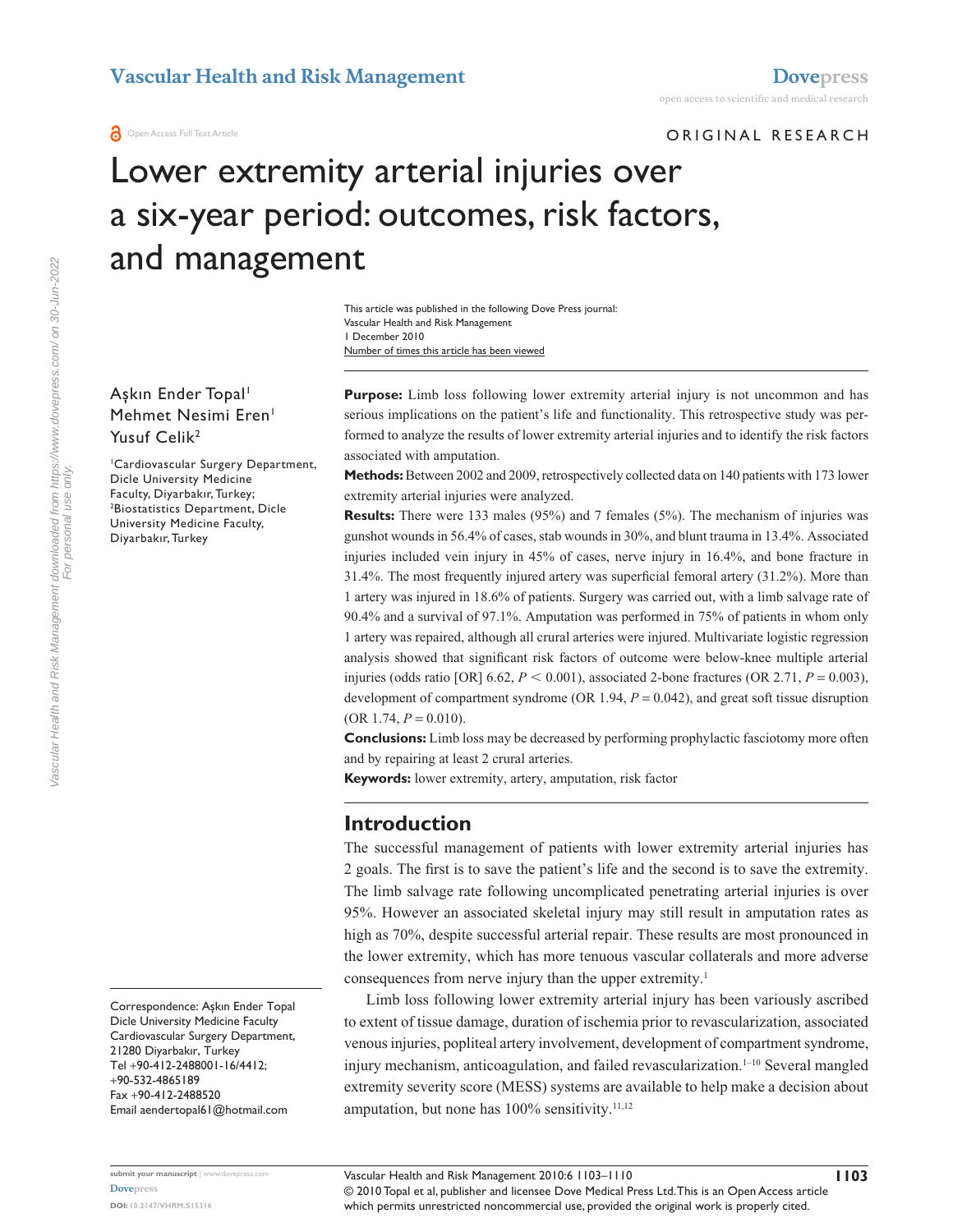We reviewed our experience in a busy metropolitan vascular unit to identify risk factors associated with limb loss by using logistic regression analysis, with the goal of identifying what factors might be preventable.

## **Patients and methods**

From September 2002 to June 2009, 140 patients with lower extremity arterial injury were surgically treated consecutively in our hospital. The patients suffering primary amputation without vascular repair were excluded. The decision on primary amputation was collectively agreed by the vascular surgeon, orthopedist, and plastic surgeon. The criteria for primary amputation include age, limb ischemia, gangrene, severe open fracture, gross tissue loss, gross contamination, presence of shock, and MESS. Diagnosis was made mostly by physical examination alone and by Doppler ultrasonography or angiography in suspicious cases with "soft signs" such as palpable but diminished distal arterial pulses, fracture or missile in proximity of major artery, and/or nonexpanding and nonpulsatile hematoma.

Vascular injuries were managed in the operating room under general anesthesia. In the beginning of the operation femoral dissection was carried out to clamp the common, superficial, and profunda femoral arteries in order to prevent bleeding.

Vascular injury was repaired prior to bone, tendon, and nerve injury. Fogarty catheters were routinely passed distally to remove any thrombus if there was no run-off blood flow. Systemic heparinization was employed except for common and/or superficial femoral artery injuries with a great deal of soft tissue and muscle destruction. Polypropylene sutures were used. Primary repair was preferred, but if not possible the contralateral saphenous veins or very rarely polytetrafluoroethylene were used for interposition graft. Placement of a temporary vascular shunt was needed in only 15 patients with multiple arterial injury (in case of delayed patients with complete interruption of distal perfusion). Associated venous injuries were repaired whenever possible in an attempt to prevent postoperative venous hypertension and to minimize development of compartment syndrome. Repaired vessels were covered by soft tissue to avoid desiccation and disruption. If soft tissue was not adequate, suitable covers for the defect were developed by plastic surgeons who applied flap techniques. All patients with associated orthopedic injury underwent reduction of bone fracture and immobilization by internal or external fixation. Associated tendon and most of the nerve injuries were repaired at the same time. At the same session, immediately after revascularization, 4-compartment fasciotomy was performed through an anterolateral and a posteromedial skin incision therapeutically if compartment syndrome (the compression of nerves, blood vessels, and muscle inside a closed space, compartment, leading to tissue death from lack of oxygenation as a consequence of the raised pressure within the compartment) developed on admission, and prophylactically in case of preoperative pulse deficit with ischemia time longer than 6 hours and/or with major soft tissue disruption. Pain on passive extension, paresis, paresthesia, pallor, and pulselessness were considered the hallmark findings of compartment syndrome. Because it was technically impossible, intraoperative arteriography was not used to guide therapy.

Postoperatively, all of the patients were put on a strict protocol of anticoagulation (low-molecular-weight heparin) and dextran therapy was also given; however, in 10 patients anticoagulation was begun on the postoperative second day because of major soft tissue disruption (skin breakage  $>5$  cm, devitalized edges and/or avulsion + muscle defect + extensive segmental vascular injury + combined nerve injury). The patients were discharged to home on oral aspirin 150 mg tablet/day for a period of 12 weeks and followed-up for at least 1 year.

All data on age, sex, mechanism of injury, anatomic location of arterial injury, associated vein, nerve, and/or tendon injury, bone fracture and its location, arterial repair techniques, fasciotomy procedure, presence of soft tissue disruption, compartment syndrome development, and clinical signs and symptoms on admission were gathered. MESS were calculated in accordance with the suggestions of Johansen et al.13 MESS is a simple rating scale for lower extremity trauma, based on skeletal/soft-tissue damage, limb ischemia, shock, and age (Table 1). Besides arterial injury, 4 patients presented with abdominal organ injury and 1 patient with eye perforation which caused blindness.

### Statistical analysis

Mean and standard deviation (SD) were calculated for continuous variables. The normality of the variables was analyzed by the Kolmogorov–Smirnov test. The means of independent groups were analyzed by Student's *t* test. Fisher exact and Pearson chi-square tests were used to analyze the categorical variables. Multivariate logistic regression analysis was performed to obtain the risk ratios (odds ratios) and to determine the predictors of amputation. Two-sided *P* values were considered statistically significant at  $P < 0.05$ .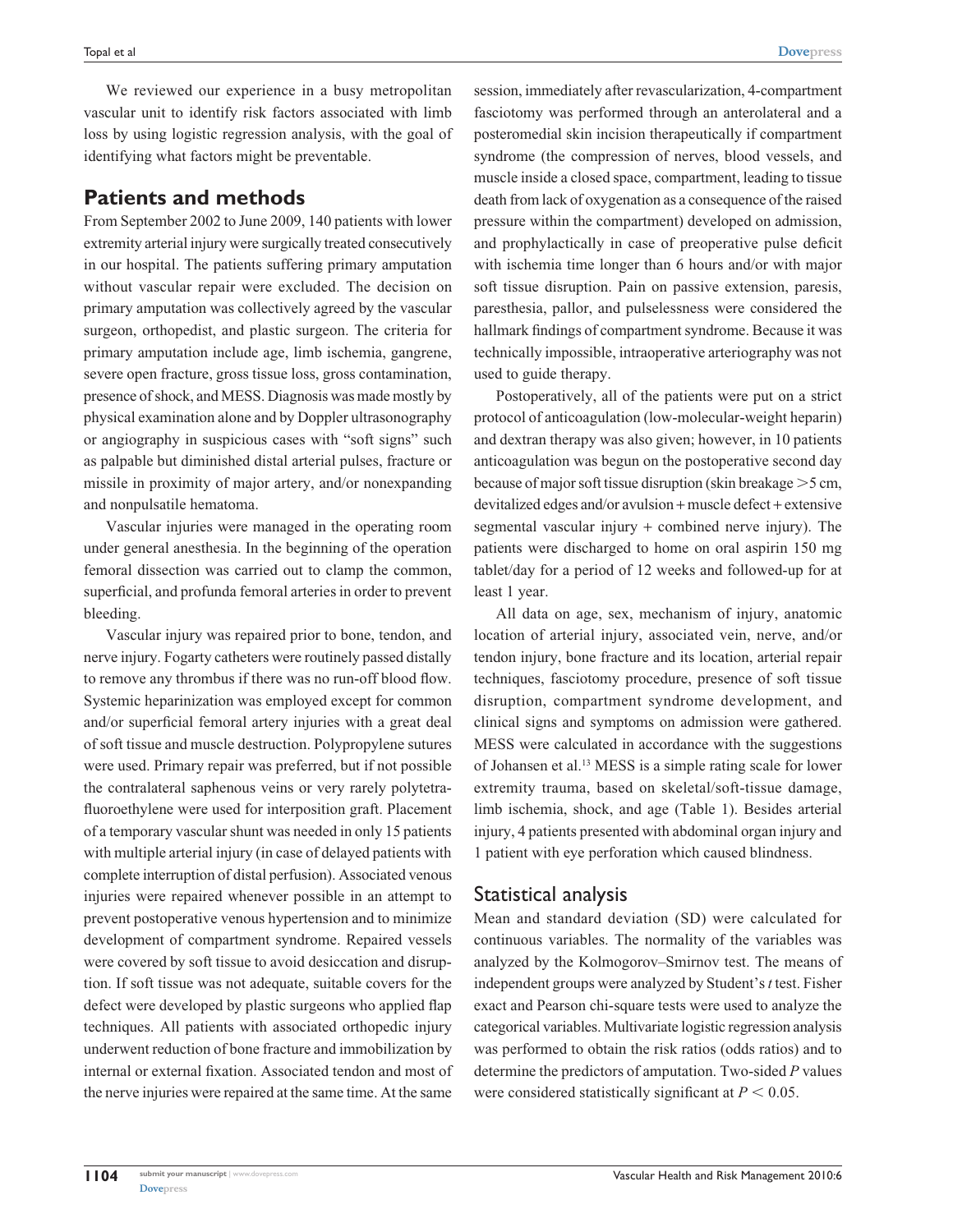**Table 1** MESS (mangled extremity severity score)

| <b>Variables</b>                                             | <b>Score</b>              |
|--------------------------------------------------------------|---------------------------|
| Skeletal/soft-tissue injury                                  |                           |
| Low energy (stab; simple fracture; pistol gunshot wound)     |                           |
| Medium energy (open or multiple fractures, dislocation)      | $\mathcal{P}$             |
| High energy (high speed MVA or rifle gunshot wound)          | 3                         |
| Very high energy (high speed trauma $+$ gross contamination) | $\overline{4}$            |
| Limb ischemia                                                |                           |
| Pulse reduced or absent but perfusion normal                 | $\mathsf{I}^{\mathsf{a}}$ |
| Pulseless; paresthesias, diminished capillary refill         | 2a                        |
| Cool, paralyzed, insensate, numb                             | 3 <sup>a</sup>            |
| <b>Shock</b>                                                 |                           |
| Systolic BP always $>$ 90 mmHg                               | 0                         |
| Hypotensive transiently                                      |                           |
| Persistent hypotension                                       | $\mathcal{P}$             |
| Age (years)                                                  |                           |
| $30$                                                         | 0                         |
| $30 - 50$                                                    |                           |
| >50                                                          | 2                         |

**Note:** <sup>a</sup>Score doubled for ischemia >6 hours.

**Abbreviations:** BP, blood pressure; MVA, motor vehicle accident.

## **Results**

There were 133 males (95%) and 7 females (5%), ranging in age from 4 years to 67 years with a mean age of  $26.14 \pm 12.55$ years. The time of arrival ranged from 30 minutes to 10 hours following injury. Time interval between injury and operation was approximately 2.5 hours.

The mechanism of injury was blunt trauma in 13.6% of patients, gunshot wound in 56.4%, and stab in 30%, and significant differences existed between these groups (Table 2). Complexity of stab wounds was less than that of other injuries (more involvement of only 1 artery,  $P = 0.005$ ; less bone fracture,  $P < 0.001$ ; less incidence of absent distal pulses,  $P = 0.045$ ; lower MESS scores,  $P \le 0.001$ ; lower incidence of major soft tissue disruption, *P* = 0.025; less compartment syndrome development,  $P = 0.002$ ; and shorter hospital length of stay,  $P = 0.007$ ).

Mortality was not encountered among patients with blunt trauma and stab wound. The amputations were most common in blunt trauma injuries and less common in stab wounds (amputation rates were 21%, 10%, and 2%, respectively, for blunt trauma, gunshot, and stab injuries). Also functional disability was greater in the blunt trauma group. However differences between outcomes were not statistically significant  $(P=0.206$  for mortality,  $P=0.063$  for amputation,  $P=0.301$ for functional disability).

Mortality was 2.86% (4 of 140 patients). On admission to hospital 3 patients showed no signs of life, 1 was semiconscious. Hematocrit values of 4 nonsurvivors were 9, 13,

11, and 19 respectively. After performing resuscitation, they were operated on and injured arteries were revascularized. Two patients died 12 hours after the operation due to pulmonary embolism. The other deaths were because of multiple-organ failure and ischemic encephalopathy, one at the postoperative second day and the other at 52 days after surgery.

Overall, 173 arteries were injured in 140 patients. The most frequently injured artery was the superficial femoral artery (53 cases, 31.21%); however 56% of injured arteries in blunt traumas were crural arteries. The most common repair technique used was saphenous vein graft interposition (84 cases, 48.55%), followed by primary repair by end-to-end anastomosis (31 cases) or lateral arteriorrhaphy (20 cases). Thirty-five crural arteries were ligatured because of poor hemodynamic status and large segment defect, yet at least 1 of the crural arteries was patent or revascularized.

Amputation was performed in 13 patients (amputation rate for 136 live patients was 9.56%). The amputations resulted from poor distal perfusion secondary to repair failure in 12 patients and uncontrolled infection in extremity with patent graft in 1 patient. Analysis of the relationship between various factors and amputation is presented in Table 3. Nonsurvivors were excluded to obtain a reliable analysis.

Amputation rates were 17.4% for associated nerve injuries and 13.3% for combined arteriovenous injuries. There was no relationship between amputation and nerve injury, which was present in 23 survivors ( $P = 0.163$ ). In 60 survivors, there were 80 associated venous injuries, 39 above-knee and 41 crural veins. Twenty-one (26.25%) veins were repaired primarily and 15 (18.75%) were repaired by saphenous vein graft interposition. In 24 survivors, 44 (55%) veins were ligated which resulted in amputation in 6 patients (amputation rate of vein ligation 25%). The presence of vein injury did not increase amputation rates, but with vein injury, vein ligation was closely related to amputation rate  $(P = 0.440$  and  $P = 0.005$ , respectively). However, among these 6 patients, 5 had great soft tissue disruption, 3 suffered 2-bone fractures, and all had below-knee multiple arterial injuries.

Bone fractures were present in 43 survivors, 32 of whom suffered below-knee fractures of which 13 were 2-bone fractures (both tibia and fibula, a total of 56 bone fractures). Amputation rates were 23.26% for bone fractures. Amputation was performed in 5 of 13 patients with 2-bone fractures and in 9 of 32 patients with below-knee bone

**1105**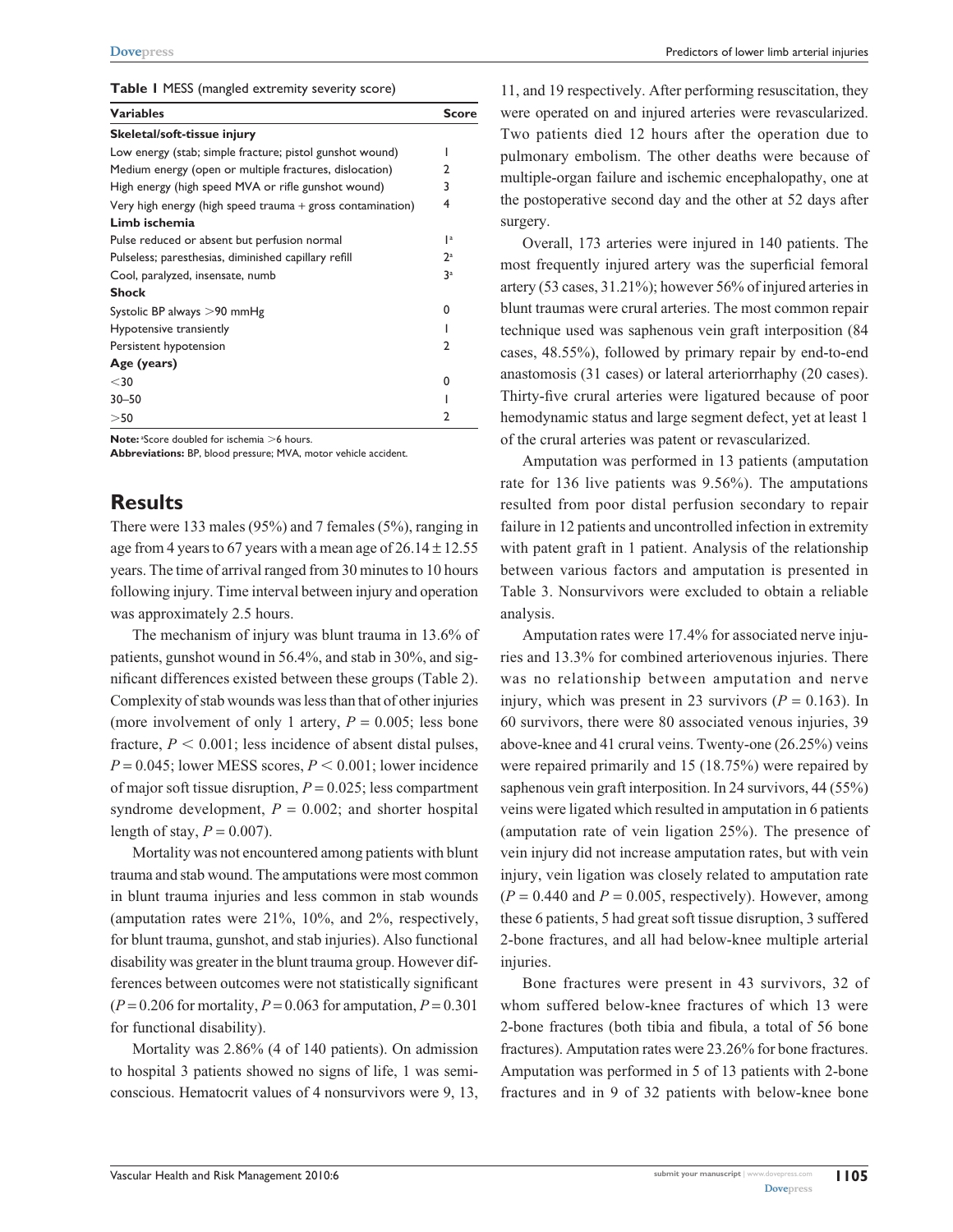| Table 2 Characteristics of study population according to the injury mechanism |  |
|-------------------------------------------------------------------------------|--|
|-------------------------------------------------------------------------------|--|

| <b>Variables</b>              | Gunshot wound $(n = 79)$ | Stab wound $(n = 42)$ | Blunt trauma $(n = 19)$ | P value     |
|-------------------------------|--------------------------|-----------------------|-------------------------|-------------|
| Age                           | $28.68 \pm 11.26$        | $22.25 \pm 9.42$      | $24.44 \pm 20.89$       | $0.096**$   |
| Male                          | 75 (94.94%)              | 41 (97.62%)           | 17 (89.47%)             | $0.346*$    |
| <b>Arterial injury</b>        |                          |                       |                         |             |
| I artery                      | 58 (73.42%)              | 41 (97.62%)           | 15 (78.95%)             | $0.005*$    |
| 2 arteries                    | 16 (20.25%)              | (2.38%)               | 2(10.53%)               | $0.018*$    |
| 3 arteries                    | 5(6.33%)                 | 0                     | 2(10.53%)               | $0.152*$    |
| Above-knee                    | 46 (58.23%)              | 32 (76.19%)           | 10 (52.63%)             | $0.082*$    |
| Below-knee                    | 33 (41.77%)              | 10(23.81%)            | 9(47.37%)               | $0.082*$    |
| Below-knee multiple           | 17(21.52%)               | 0                     | 4(21.05%)               | $0.005*$    |
| <b>Associated injuries</b>    |                          |                       |                         |             |
| Vein injury                   | 43 (54.43%)              | 13 (30.95%)           | 7 (36.84%)              | $0.041*$    |
| Nerve injury                  | 14 (17.72%)              | 8 (19.05%)            | 1(5.26%)                | $0.344*$    |
| Bone fracture                 | 33 (41.77%)              | 2(4.76%)              | 9 (47.37%)              | $<$ 0.001*  |
| 2 or more bony fractures      | 8(10.13%)                | 1(2.38%)              | 5 (26.32%)              | $0.017*$    |
| Arterial repair ( $n = 173$ ) | $n = 105$                | $n = 43$              | $n = 25$                |             |
| Saphenous vein graft          | 57 (54.29%)              | 17 (39.53%)           | 10(40%)                 | $0.033*$    |
| End-to-end                    | 12(11.43%)               | 14 (32.56%)           | 5(20%)                  | $0.061*$    |
| Lateral repair                | 9(8.57%)                 | 7(16.28%)             | 4(16%)                  | $0.353*$    |
| Ligation                      | 26 (24.76%)              | 4 (9.30%)             | 5(20%)                  | $0.127*$    |
| <b>PTFE</b>                   | 1(0.95%)                 | 1(2.33%)              | 1(4%)                   | $0.579*$    |
| <b>Consciousness</b>          |                          |                       |                         | $0.041*$    |
| Conscious                     | 60 (75.95%)              | 41 (97.62%)           | 18 (94.74%)             |             |
| Semi-conscious                | 14 (17.72%)              | 0                     | 1(5.26%)                |             |
| Unconscious                   | 5(6.33%)                 | (2.38%)               | 0                       |             |
| Systolic blood pressure       | $95.03 \pm 28.23$        | $102.22 \pm 23.07$    | $108.33 \pm 25.5$       | $0.228**$   |
| Hematocrit                    | $29.09 \pm 7.28$         | $33.5 \pm 6.6$        | $32.25 \pm 6.33$        | $0.035**$   |
| Absence of distal pulses      | 41 (51.9%)               | 11(26.19%)            | 9 (47.37%)              | $0.045*$    |
| Cold extremity                | 34 (43.04%)              | 8 (19.05%)            | 7 (36.84%)              | $0.065*$    |
| Cyanotic extremity            | 18 (22.78%)              | 2(4.76%)              | 4(21.05%)               | $0.070*$    |
| <b>MESS</b>                   | $5.91 \pm 1.58$          | $2.88 \pm 1.15$       | 5.58 $\pm$ 1.39         | $<$ 0.001** |
| Major soft tissue disruption  | 16 (20.25%)              | (2.38%)               | 4(21.05%)               | $0.025*$    |
| Compartment syndrome          | 23 (29.11%)              | (2.38%)               | 6(31.58%)               | $0.002*$    |
| Hospital LOS (day)            | $17.66 \pm 14.07$        | $9.76 \pm 7.75$       | $18.79 \pm 11.89$       | $0.007**$   |
| <b>Outcome</b>                |                          |                       |                         |             |
| Mortality                     | 4(5.06%)                 | 0                     | 0                       | $0.206*$    |
| Amputation                    | 8(10.13%)                | 1(2.38%)              | 4(21.05%)               | $0.063*$    |
| Functional disability         | 2(2.53%)                 | 2(4.76%)              | 2(10.53%)               | $0.301*$    |

**Notes:** Mean ± SD for continuous variables, ratio of subjects to total subjects of that column presented in parentheses. \*Fisher's exact test; \*\*Student's *t* test. **Abbreviations:** LOS, length of stay; MESS, mangled extremity severity score; PTFE, polytetrafluoroethylene.

fractures (both  $P < 0.001$ ). However, below-knee bone fractures were associated with a high proportion of multiple arterial injuries (8 patients), great soft tissue disruption (6 patients), and 2-bone fractures (5 patients).

Multiple arterial injury was a devastating factor, amputation rates were 21% for patients with two arterial injury and 66.7% for patients with three arterial injury  $(P = 0.070$  and  $P < 0.001$ , respectively). Of 25 patients with multiple arterial injury, only 5 had at least 1 above-knee arterial injury, amputation was performed on none. However 8 of 20 patients with below-knee multiple arterial injuries lost their limbs  $(40\%, P < 0.001)$ . Because of a worse clinical situation, only 1 artery was repaired in 4 patients in whom all of the crural arteries were injured, 3 (75%) patients resulting in amputation. On the other hand, no amputations were done among the 31 patients with below-knee 1-artery injury.

Amputation rates were 30% for major soft tissue disruptions and 25% for compartment syndrome  $(P = 0.001)$ and *P* = 0.002, respectively). Fasciotomies were performed in 40 patients, 30 therapeutic and 10 prophylactic. Among patients with compartmental hypertension, 2 died due to ischemic encephalopathy and multiple-organ failure, and 7 (25% of survivors) lost the injured limb compared with 6 of 108 (5.6%) survivors who did not develop compartment syndrome  $(P = 0.002)$ . In the prophylactic fasciotomy group, only 1 (10%) patient had to undergo amputation because of extensive tissue damage combined with bony and vascular injuries. Amputation rate of patients with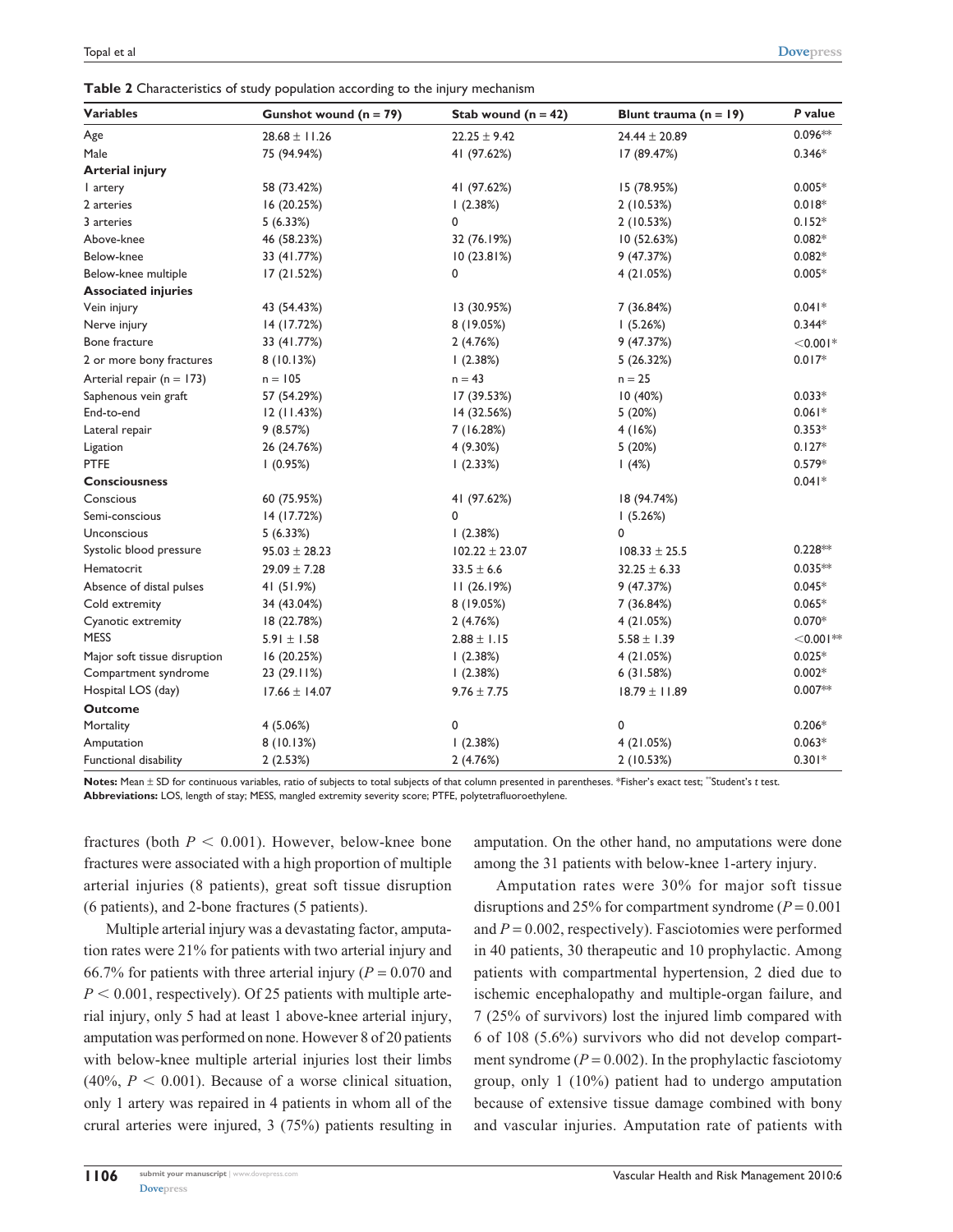**Table 3** Analysis of different factors related to amputation in survivors

| <b>Variable</b>                                        | <b>Patients without</b>  | <b>Patients with</b>    | P value        |  |
|--------------------------------------------------------|--------------------------|-------------------------|----------------|--|
|                                                        | amputation ( $n = 123$ ) | amputation ( $n = 13$ ) |                |  |
| Age (years)                                            | $25.54 \pm 12.32$        | $27.4 \pm 9.99$         | $0.620**$      |  |
| Male                                                   | 120 (97.56%)             | 12 (92.31%)             | $0.546*$       |  |
| Injury mechanism                                       |                          |                         |                |  |
| Blunt trauma                                           | 15(12.2%)                | 4 (30.77%)              | $0.067*$       |  |
| Gunshot wound                                          | 67 (54.47%)              | 8(61.54%)               | $0.627*$       |  |
| Stab wound                                             | 41 (33.33%)              | (7.69)                  | $0.058*$       |  |
| Artery injured                                         | Total 142                | Total 25                |                |  |
| Femoral arteries                                       | 67 (47.18%)              | 2(8%)                   | $0.017*$       |  |
| Popliteal                                              | 27 (19.02%)              | 5(20%)                  | $0.190*$       |  |
| Crural                                                 | 48 (33.8%)               | 18(72%)                 | $0.038*$       |  |
| Multiple arterial injury                               |                          |                         |                |  |
| 2 arteries                                             | 15 (12.2%)               | 4 (30.77%)              | $0.070*$       |  |
| 3 arteries                                             | 2(1.62%)                 | 4 (30.77%)              | $< 0.001*$     |  |
| Below-knee multiple arteries                           | 12 (9.76%)               | 8(61.54%)               | $<$ 0.001*     |  |
| Arterial repair                                        | 117 (82.39%)             | 16(64%)                 |                |  |
| Saphenous vein graft                                   | 69 (48.59%)              | 10(40%)                 | $0.877*$       |  |
| Primary repair                                         | 46 (32.40%)              | 5(20%)                  | $0.711*$       |  |
| <b>PTFE</b>                                            | 2(14%)                   | 1(4%)                   | $0.158*$       |  |
| <b>Associated injuries</b>                             |                          |                         |                |  |
| Vein injury                                            | 52 (42.28%)              | 8(61.54%)               | $0.440*$       |  |
| Vein ligation                                          | 24 (46.15%)              | 6(75%)                  | $0.005*$       |  |
| Nerve injury                                           | 23 (18.7%)               | 4 (30.77%)              | $0.163*$       |  |
| Bone fracture                                          | 33 (26.83%)              | 10(40%)                 | $<$ 0.001*     |  |
| I bone                                                 | 25 (20.33%)              | 5(20%)                  | $0.114*$       |  |
| 2 bones                                                | 8(6.5%)                  | 5 (20%)                 | $<$ 0.001*     |  |
| Above-knee fracture                                    | 10(8.13%)                | 1(4%)                   | $0.950*$       |  |
| Below-knee fracture                                    | 23 (18.7%)               | 9(36%)                  | $<$ 0.001*     |  |
| <b>Clinical findings on admission</b>                  |                          |                         |                |  |
| Conscious                                              | 113(91.87%)              | 6(46.15%)               | $< 0.001*$     |  |
| No distal pulses                                       | 46 (37.4%)               | 11(84.62%)              | $0.001*$       |  |
| Cold extremity                                         | 35 (28.46%)              | 10 (76.92%)             | $<$ 0.001*     |  |
| Cyanotic extremity                                     | 12(9.76%)                | 9 (69.23%)              | $<$ 0.001*     |  |
| Major soft tissue disruption                           | 14(11.38%)               | 6(46.15%)               | $0.001*$       |  |
| Compartment syndrome                                   | 21 (17.07%)              | 7 (53.85%)              | $0.002*$       |  |
| Systolic BP (mmHg)                                     | $100.31 \pm 25.76$       | $81.54 \pm 3.36$        | $0.005**$      |  |
| Hematocrit (%)                                         | $31.44 \pm 6.48$         | $26.81 \pm 6.43$        | $0.025**$      |  |
| <b>MESS</b>                                            | $4.84 \pm 1.86$          | $6.92 \pm 2.02$         | $<$ 0.001 $**$ |  |
| Time interval between injury and<br>operation (minute) | $145.14 \pm 107.25$      | $167.5 \pm 67.03$       | $0.446**$      |  |

**Notes:** Mean ± SD for continuous variables, ratio of subjects to total subjects of that column was presented in parentheses. \*Fisher's exact test; \*\*Student's *t* test. **Abbreviations:** BP, blood pressure; MESS, mangled extremity severity score; PTFE, polytetrafluoroethylene.

2-bone fractures who underwent fasciotomy was 11.1% (1 of 9 patients), whereas all patients without fasciotomy underwent amputation  $(P = 0.019)$ . Amputation rate of patients with below-knee multiple arterial injury who underwent fasciotomy was 31.25% (5 of 16 patients), whereas it was 75% (3 of 4 patients) for patients without fasciotomy  $(P = 0.069)$ .

The multivariate logistic regression method was used to obtain the risk ratios (odds coefficients) of variables influencing limb salvage. Odds ratios (OR), confidence interval (95% CI), and significant results are presented in Table 4. Four risk factors – below-knee multiple arterial injuries, associated 2-bone fractures, great soft tissue disruption, and development of compartment syndrome – were found to be significant in the binary logistic model ( $P < 0.05$ ).

Postoperative motor deficits were seen in 6 patients, of whom 3 had concomitant nerve injury, 2 had major soft tissue disruption, and 1 had malleol fracture. Chronic venous insufficiency developed in 1 patient whose superficial femoral vein was ligated. Clinical evidence of infection was noted in 19 patients (3 blunt traumas, 16 gunshot wounds); osteomyelitis developed in 1, the rest returned to health.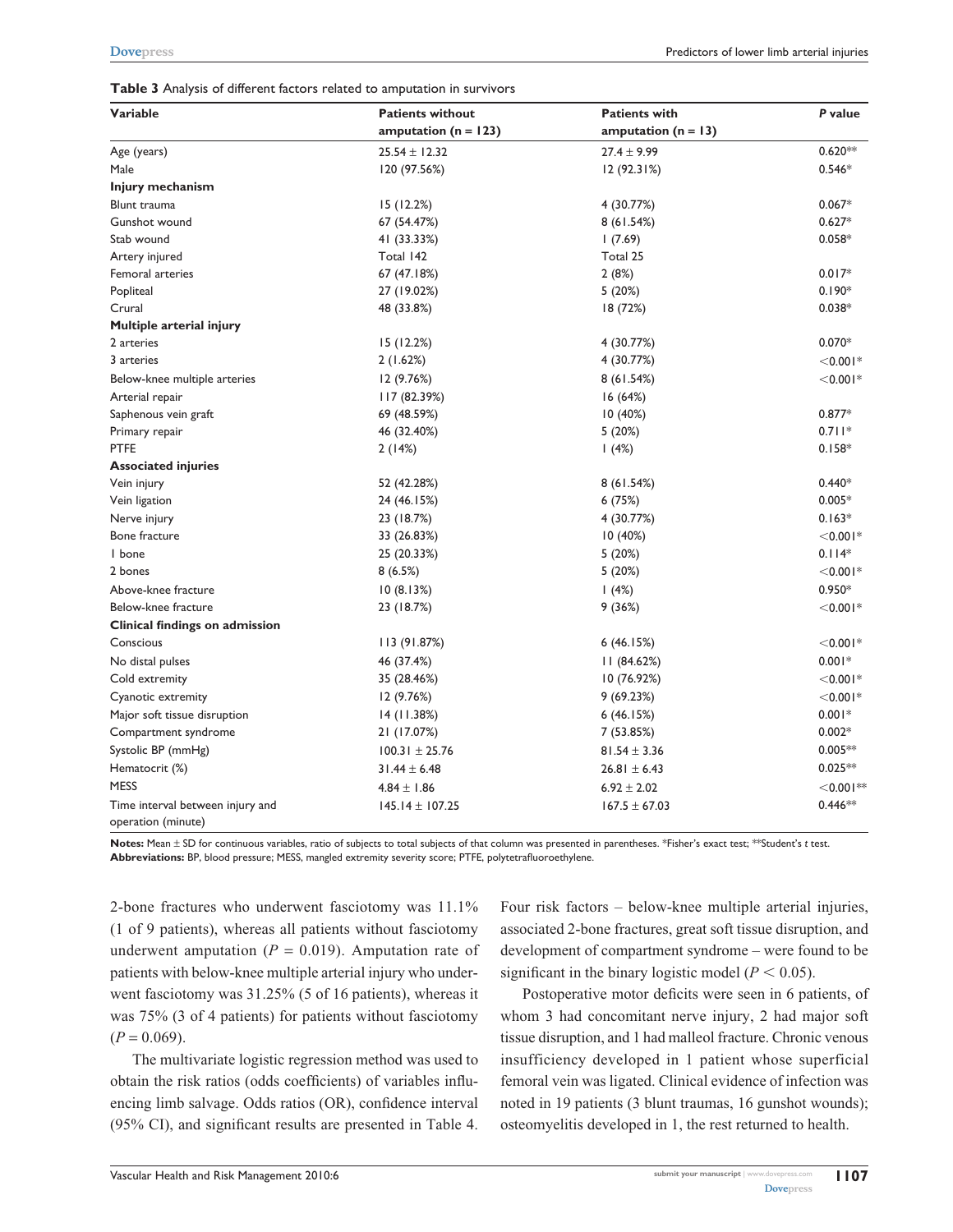|       |                | P                 |  |
|-------|----------------|-------------------|--|
| 6.618 | $2.71 - 16.17$ | < 0.001           |  |
| 2.71  | $1.8 - 4.1$    | 0.003             |  |
| 1.74  | $1.15 - 2.62$  | 0.010             |  |
| 1.94  | $1.28 - 2.94$  | 0.042             |  |
|       |                | Odds ratio 95% CI |  |

**Table 4** Odds ratios, confidence interval (CI), and significant results of factors associated with limb loss obtained from logistic regression analysis

# **Discussion**

Vascular injuries of the extremities remain a major cause of limb amputation, if not treated early and competently.12 Blunt traumas and gunshot wounds are more likely to affect the arterial supply at more than 1 level. More extensive injury to the vessel and surrounding structures leads to severe interruption of the main as well as collateral blood supply, complicating the management of these injuries and likely explaining the higher amputation rates compared with stab wounds.4,5,9 Consistent with previous reports, we found that stab trauma in particular is associated with a 10-fold decreased risk of multilevel arterial injury, bone fractures, and tissue destruction compared with other injury patterns. However, although functional outcomes and limb salvage rates of stab wounds were better in this series, differences among the injury patterns were not significant.

A decision to primarily amputate a limb that stands a chance of salvage can have serious implications on the patient's life and functionality. Scoring systems for limb viability lack sensitivity because none has a 100% negative predictive value. Some injuries with high scores may well be salvageable by a diligent multidisciplinary team.14 In this series, no amputation was performed in 14 patients with MESS score  $\geq$ 8. We aim to repair all the vascular injuries unless very great tissue damage renders repair impossible, despite a high MESS score.

The time of preoperative evaluation should be as short as possible to minimize ischemia time and thus prevent potential necrotic changes. According to a recent study, in the management of extremities with soft signs of vascular injury, ankle brachial pressure index measurement should be the first-line diagnostic choice to exclude arterial injury in 99.5% of patients and to avoid unnecessary examinations in 90% of patients.15 We avoided arteriography with the exception of suspicious cases with soft signs and in patients with gunshot wounds at more than 1 level. A previous publication recommended the use of preprocedural angiography for popliteal artery injuries in the operating room, which reduces the likelihood of amputation by decreasing time to initiating repair and thereby limiting limb ischemia.16

The severity of tissue ischemia depends not only on its duration but also on the level of arterial injury, the extent of soft tissue damage, and the efficiency of collateral circulation.9 This explains the lack of correlation between ischemia time and our outcomes.

Binary logistic regression analysis of results derived from this study showed that below-knee multiple arterial injuries (OR 6.6), associated 2-bone fractures (OR 2.7), development of compartment syndrome (OR 1.9), and great soft tissue disruption (OR 1.7) are the main risk factors related to amputation.

Hafez et al<sup>9</sup> consider that it is more relevant to identify signs of severe ischemia such as compartmental hypertension or loss of sensation or function than to rely on the absolute ischemia time for predicting outcome. The sequelae of compartment syndrome are thought to be due to impairment of the microcirculation within the compartment leading to ischemia and irreversible damage to muscles and nerves. Ischemia tolerance of muscle tissue without irreversible damage is generally agreed to be 4 to 6 hours. Compartment syndrome has itself been linked to delay in restoration of blood flow, presence of associated venous injuries, lower extremity fractures, intraoperative blood loss, multiple arterial injury, and preoperative pulse deficit.<sup>2,17</sup> Early decompressive fasciotomy prevents this neuromuscular damage. The outcome after prophylactic fasciotomy was reported to be superior to that of early therapeutic decompression.<sup>18,19</sup> Clouse et al<sup>20</sup> performed fasciotomy on all patients suffering lower extremity vascular injury during the Iraq War. Woodward and colleagues<sup>21</sup> reported that temporary shunting and early fasciotomy assist timely definitive repair.

We performed prophylactic fasciotomy on the patients with an ischemia duration longer than 6 hours and/or major soft tissue disruption in case of pulse deficit. Major soft tissue disruption may render vascular repair impossible. Even if repair is possible, it may cause the development of compartmental hypertension by interrupting collateral blood supply to distal arteriolar bed. In this study, amputation rate was 2.5-fold greater in the patients with compartment syndrome, although fasciotomy was performed. On the other hand, amputation rate of patients with prophylactic fasciotomy was similar to that of patients overall. It was obvious that when compartment syndrome developed, amputation rate increased despite the protective effect of therapeutic fasciotomy. Nevertheless, the protective effect of fasciotomy was shown in patients, especially those with 2-bone fractures and/or below-knee multiple arterial injuries. Therefore our aim must be prevention of compartmental hypertension,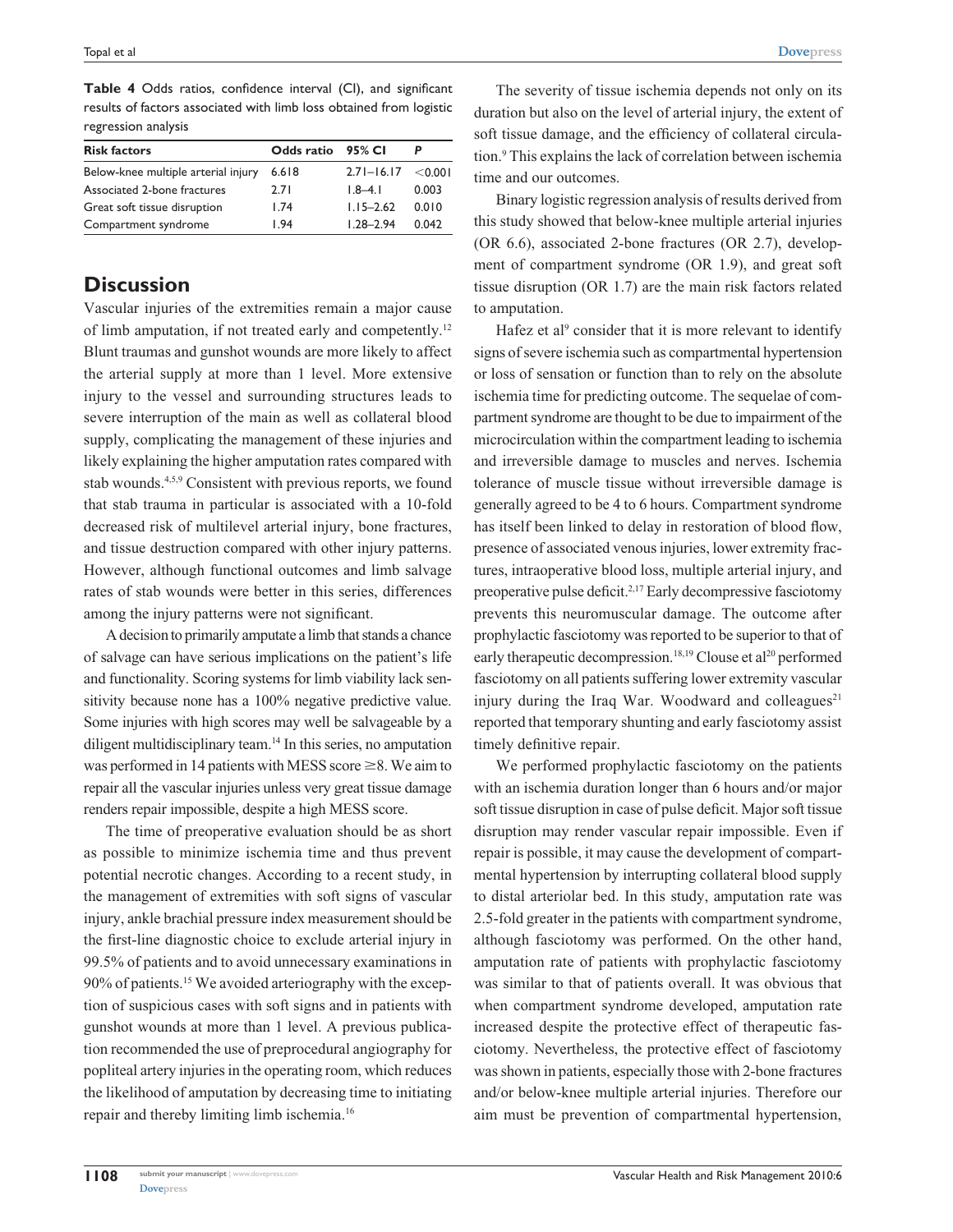and prophylactic fasciotomy is a good approach for this purpose.

Management of associated venous injuries remains controversial. Some reports insist on a correlation between venous injury and limb salvage.<sup>2</sup> However, in a review of 322 venous injuries, of which 70% had venous ligation, Timberlake and Kerstein<sup>22</sup> found no permanent sequelae of venous ligation. Likewise, we have been unable to demonstrate any adverse influences of venous injuries and even venous ligations on limb salvage.

Among the lower extremity arterial injuries, the most challenging cases were those with concomitant bony and soft tissue injuries.<sup>1,3,6-9,12</sup> Mullenix et al<sup>5</sup> identified 4 factors independently associated with amputation: ipsilateral fracture, complex soft tissue disruption, nerve injury, and elevated extremity abbreviated injury score. In this study, nerve injury was associated with functional disability, but not with limb loss. On the other hand, 2-bone fracture was a major predictor of amputation, free from level of fracture.

Also multilevel vascular injuries and more than 1 crural arterial injury are associated with a high rate of limb loss.<sup>5,9</sup> Moniz et al<sup>6</sup> found amputation rates of 33% for 2-vessel tibial arterial injuries and 100% for 3-vessel tibial arterial injuries. Hafez et al<sup>9</sup> demonstrated a leg amputation rate of 45% with combined above- and below-knee vascular injury, with an OR for amputation of 4.4 in multivariate analysis. Guerrero and colleagues<sup>2</sup> reported an increased risk of limb loss in association with popliteal artery injury. Kohli and Singh<sup>12</sup> determined that "patients who underwent infrapopliteal graft repairs, those with delayed presentation in whom the no-reflow phenomenon hampered revasularization are at high risk of secondary amputation".

Similar to previous reports, amputation rates were 21% for 2-arterial vessel injuries and 66.7% for 3-arterial vessel injuries. Multiple arterial injury represents multilevel vascular injury, more soft tissue and bone injury, complete interruption of distal blood flow, and so more development of compartment syndrome, which causes failure of revascularization of the main arterial trunk. Experience with lower limb revascularization for critical limb ischemia due to atherosclerosis has clearly demonstrated that successful femorotibial bypass to a single, remaining, patent infragenicular vessel provides limb salvage in the vast majority of cases. Some have suggested that ligation of crural vessels is safe as long as 1 patent artery remains in continuity with the foot, provided that the artery is not the peroneal.<sup>23</sup> Others argue that there is a 14% amputation rate after ligation of

1 tibial artery, which further increases to 65% after ligation of 2 arteries; therefore, any injury to the crural arteries, with the exception of isolated peroneal injury, should be repaired.24 In this study, a 75% amputation rate was obtained after ligation of 2 tibial arteries. Limb loss in patients with multivessel, infra-popliteal arterial trauma might be related to the associated neuro-musculoskeletal trauma, and/or due to more extensive, irreversible distal microvascular arteriolar thrombosis. However, amputation rates did not exceed 38% even in patients with major soft tissue disruption, 2-bone fractures, and compartment syndrome. Thus we conclude that at least 2 crural arteries must be repaired for limb salvage, even if there is a very large segmental defect, if the patient's hemodynamic status is favorable. Especially in blunt or firearm injuries, graft failure may be seen due to vasospasm of the native artery and/or compartment syndrome. If 2 or more crural arteries are repaired, at least 1 may continue to be patent, and thus the chance of limb salvage increases. In addition, in traumatic cases no collateral network contributes to the distal flow as in atherosclerotic cases.

Some authors advocate full administration of heparin and/ or thrombolytic injection distally as a routine.<sup>2,7,14</sup> According to a previous report, the incidence of limb loss in patients who were started on perioperative anticoagulation was significantly lower than if anticoagulation was started later  $(3.3\%$  versus  $15\%, P = 0.03$ .<sup>2</sup> We prefer the routine intraoperative use of anticoagulation (in particular heparin) except in severely injured patients who present a risk of bleeding at sites other than the extremity injury. However, in a certain group of patients and in spite of satisfactory completion of angiography and a stable postoperative course, graft occlusion still occurs. In these patients, graft failure is most likely due to small-vessel thrombosis and adequate heparin use. The use of intraoperative thrombolysis may be of some benefit in these patients.<sup>9</sup>

In conclusion, logistic regression analysis has shown that below-knee multiple arterial injuries, associated 2-bone fractures, great soft tissue disruption, and development of compartment syndrome are significant predictors of outcome in lower extremity arterial injuries. The first 3 factors may not be preventable, but the worst of their effects and development of compartmental hypertension may be prevented by performing prophylactic fasciotomy more often. In addition, we recommend the repair of at least 2 crural arteries for limb salvage.

## **Disclosure**

The authors disclose no conflicts of interest in this work.